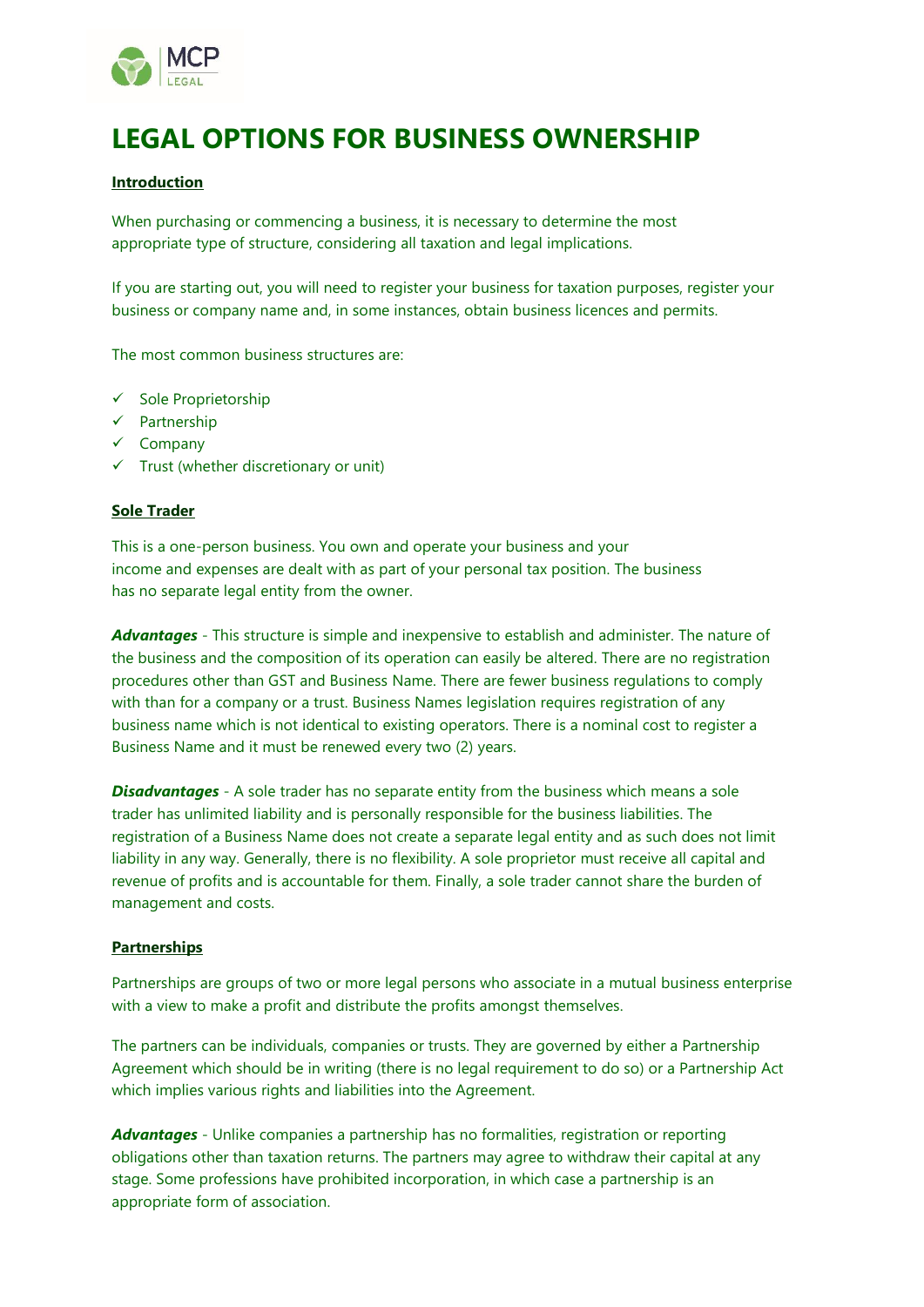**Disadvantages** - Partners have unlimited liability which means that their personal assets are liable if the Partnership's assets are insufficient. If one partner will not or cannot pay his share of a partnership liability, then the other partners must do so personally, jointly and severally. A partnership exposes personal assets to any partnership liabilities. Partners pay personal tax and can be sued personally for anything done in the name of the Partnership. Generally, there is limited flexibility in terms of distribution of profits, because profits are distributed in accordance with the terms of the Partnership Agreement.

# **Company**

The Australian Securities and Investments Commission (ASIC) is the federal government body which administers Company Law.

*Advantages* - A Company is a separate legal entity and once created is an entity in its own right. It has a legal personality to do what a natural person can do. Therefore, a Company can sue and be sued. A Company officer is generally not liable for trade debts unless he personally guarantees the debt. A shareholder's liability is limited to the paid value of their share (though a Company can call up any unpaid amount). This means a creditor cannot gain access to the assets of the shareholders. A Company has continual existence. Transferring of ownership is simply transferring shares in the Company to someone else. The Company can make contracts with shareholders since they are separate (often to inject additional funds into the business).

*Disadvantages* – Companies are highly regulated through the Corporations Law (Cth); Trade Practices Act (Cth) and various other Commonwealth and State Acts. Greater regulation and penalties result in more time in ensuring accuracy and accountability in registers, accounts and annual returns. Application of the Corporations Act is expensive and onerous. A Company is a more expensive start up and requires an annual fee payable to ASIC. This does not include accounting, corporate secretarial or legal fees. There is always a possibility of personal/director guarantees to banks, landlords, suppliers or other third parties. Companies have less privacy; the ASIC, members and the public can search company records. Onerous Directors Duties apply.

# **Trusts**

A Trust is composed of three (3) parties, the Settlor who creates the trust by drawing up a deed and entrusts property or money to a Trustee, the Trustee who then manages the property or money, and thirdly the Beneficiaries, who receive the benefit of the capital and income of the Trust. The Trustee and the Settlor are in a contractual relationship. The Trustee is in a fiduciary relationship with the Beneficiaries.

**Discretionary (Family) Trusts** – Generally established for the benefit of a family and its members. It allows the Trustee discretion as to the distribution of both income and capital, to Beneficiaries who can be both specified in the Trust Deed and general.

*Advantages* – The Trustee has decision making power which is at his discretion. This is in contrast to Unit Trusts where the Trustee has less real decision-making power. Flexible, because profits are distributed in accordance with the Trustee's discretion.

**Disadvantages** - A Trust must be run according to the rules of the Trust Deed, though the common law of Trusts will imply many rules. A Trust has no separate legal entity from the Trustee; the Trustee is liable for all the liabilities of the Trust. Because the Trustee is personally liable, a Trustee may be a Company with Limited Liability so that the personal assets of the Manager are protected. Onerous Trustee Duties apply.